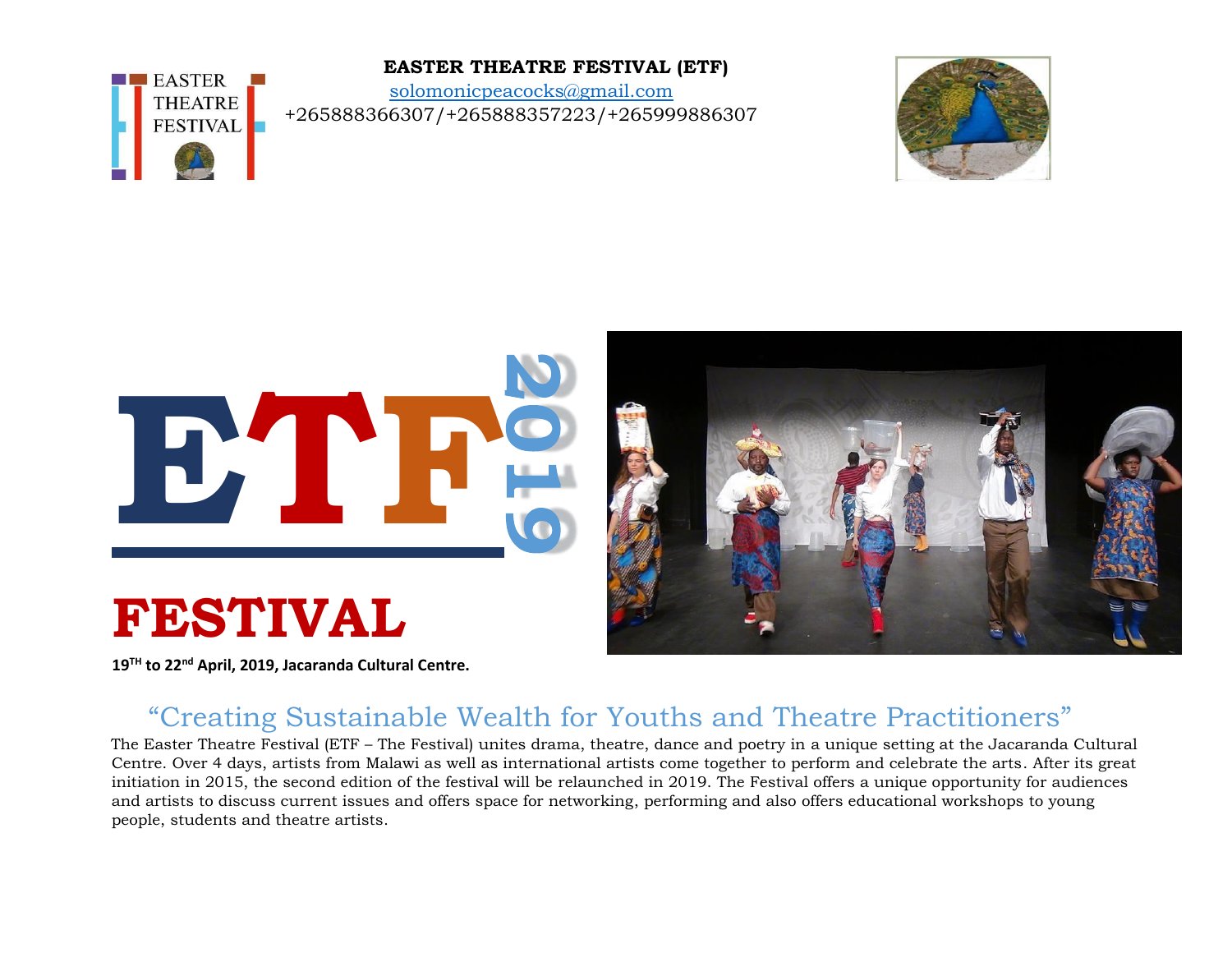



The Festival is the first of its kind in Malawi and the only theatre festival in Malawi. Following on from the success of the Festival in 2015, the 2019 edition will expand local entrepreneurship by also supporting artists and designers to 'sell their wares'. Malawian designers will sell their products at the Festival from designated stalls, which will reinforce the Malawi Government's "Buy Malawian" campaign. The festival shall support inmates at Chichiri Prison and Jacaranda foundation to enhance its community social responsibility.

#### *MISSION STATEMENT & AIMS*

*The Festival stands for equal access and opportunity for Malawians to participate and enjoy theatre arts. It aims at providing an annual theatre festival event Malawians to experience engaging theatre, education and culture to strengthen the theatre arts industry of Malawi by creating sustainable and decent jobs to the youths and theatre artists in line with SDG Goal 8 and championing National Cultural Policy of Malawi of February, 2015 Chapter 3 section 3.2 "Development and Promotion of Malawi's Culture for sustainable Socio-Economic Development" under Malawi Growth Development Strategy II.*

#### **ORGANISING COMPANY**

Solomonic Peacocks Theatre is a Blantyre based local

Organization registered in Malawi with the mission of using

Theatre as a vehicle to develop Theatre Education,

Community Development and Eco Theatre.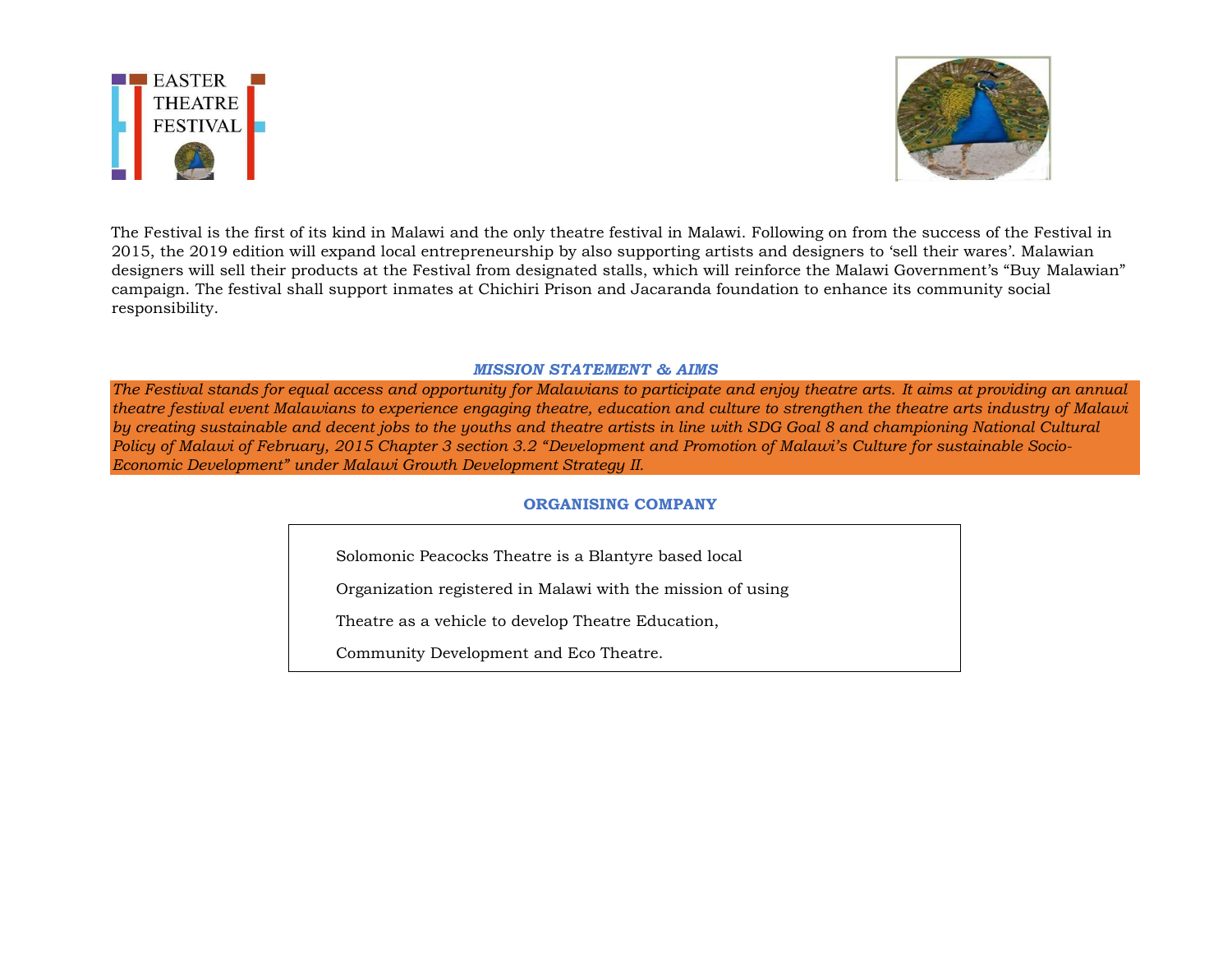



Solomonic Peacocks Theatre is a Blantyre based local Organization registered in Malawi with the mission of using Theatre as a vehicle to develop Theatre Education, Community Development and Eco Theatre.



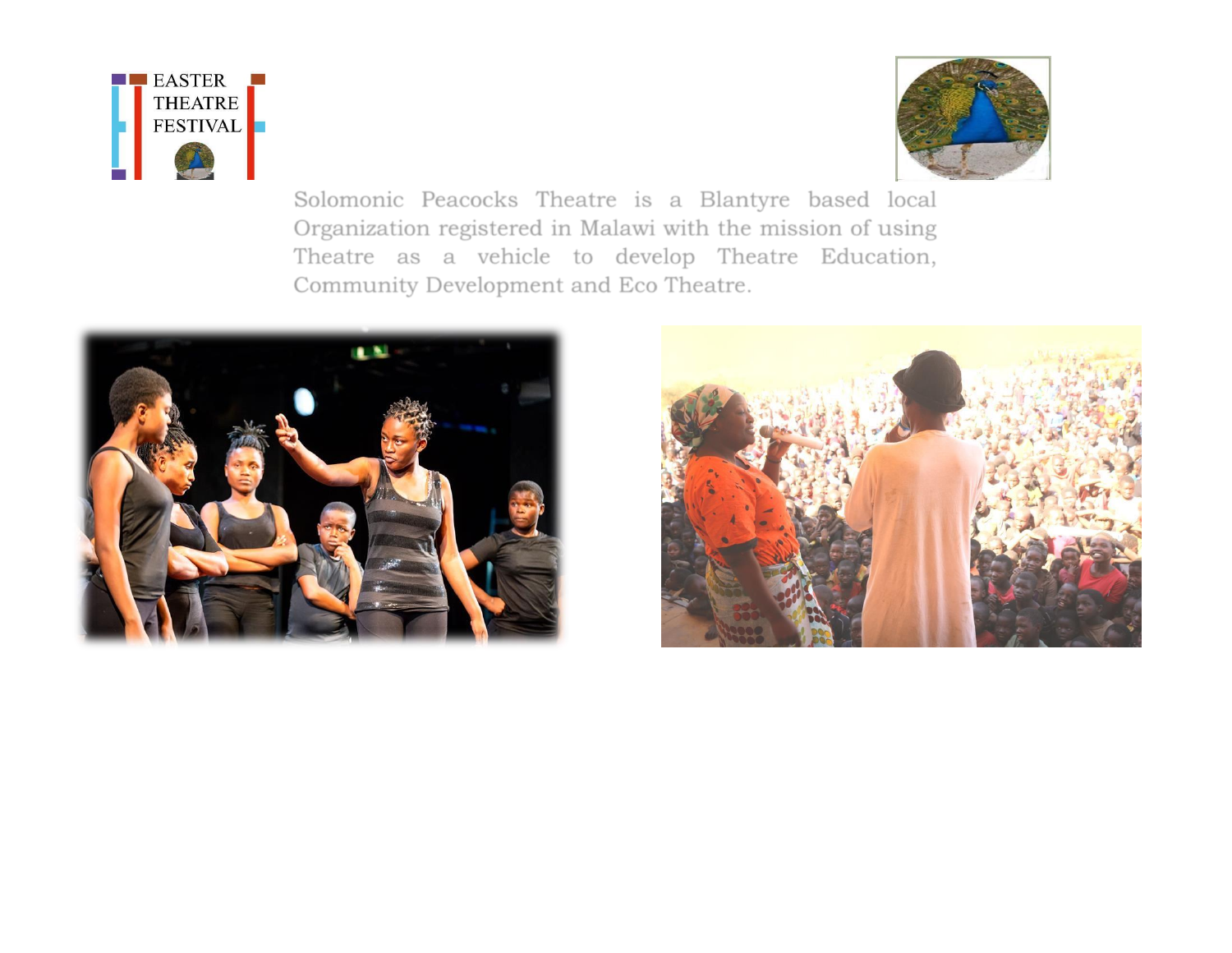#### WHY MALAWI NEEDS FOR THEATRE FESTIVAL

Malawi has a rich and diverse tangible and intangible cultural heritage. With this background Malawi has several number arts festivals annually and most of them are dominated by Music. This is the reason why Easter Theatre Festival was established in 2015 to give more plat form and visibility of theatre arts at country, regional and global level. Theatre provides the opportunity to sensitize people on different issues, leaves a long-lasting impact on people to think about relevant issues and inspires people to form their own conclusions. In Malawi, only 10% of the population have access to electricity. Theatre is a unique educational tool that does not require electricity or the ability to read. For this reason, theatre is an important device used for social change and development. Theatre provides a platform to discuss, debate and contribute towards resolving important problems facing a community. The aesthetic of theatre enables this discourse to be experienced in an entertaining and creative way.

We strongly believe in the opportunity which the theatre festival can deliver to young people and theatre practitioners, not only for economic growth and employment, but also for the promotion of our language and the preservation of our cultural heritage. The cultural industries and creative economy contain huge potential to Malawi's development, helping to raise the country's regional and global profile and attracting tourists and even investment. A culturally vibrant society increases stability and well-being and presents a balanced profile of a country. Theatre is a tool for innovation that can lead to inspire and inform other sectors such as science, technology and civil society

The Festival will establish an independent economic source of income for Blantyre and Malawian based artists and businesses, in the same way that has been demonstrated in the success of other international theatre festivals e.g. *Harare International Festival for the Arts (HIFA)* in Zimbabwe, *Lake of Stars in* Malawi and the *Edinburgh Fringe Festival* in Scotland.

In April 2015, the inaugural Festival was launched by Solomonic with great success. 78 artists from three different countries showcased fourteen performances and three workshops. 2000 people attended across the four days of the Festival. The Festival unites established and upcoming Malawian and international artists and with its variety of performances attracts a diverse audience. With the budget of \$10.665, the festival shall be able to attract 5000 people with 25 performances and 4 workshops and be able to create 20 job opportunities for youths within 4 days.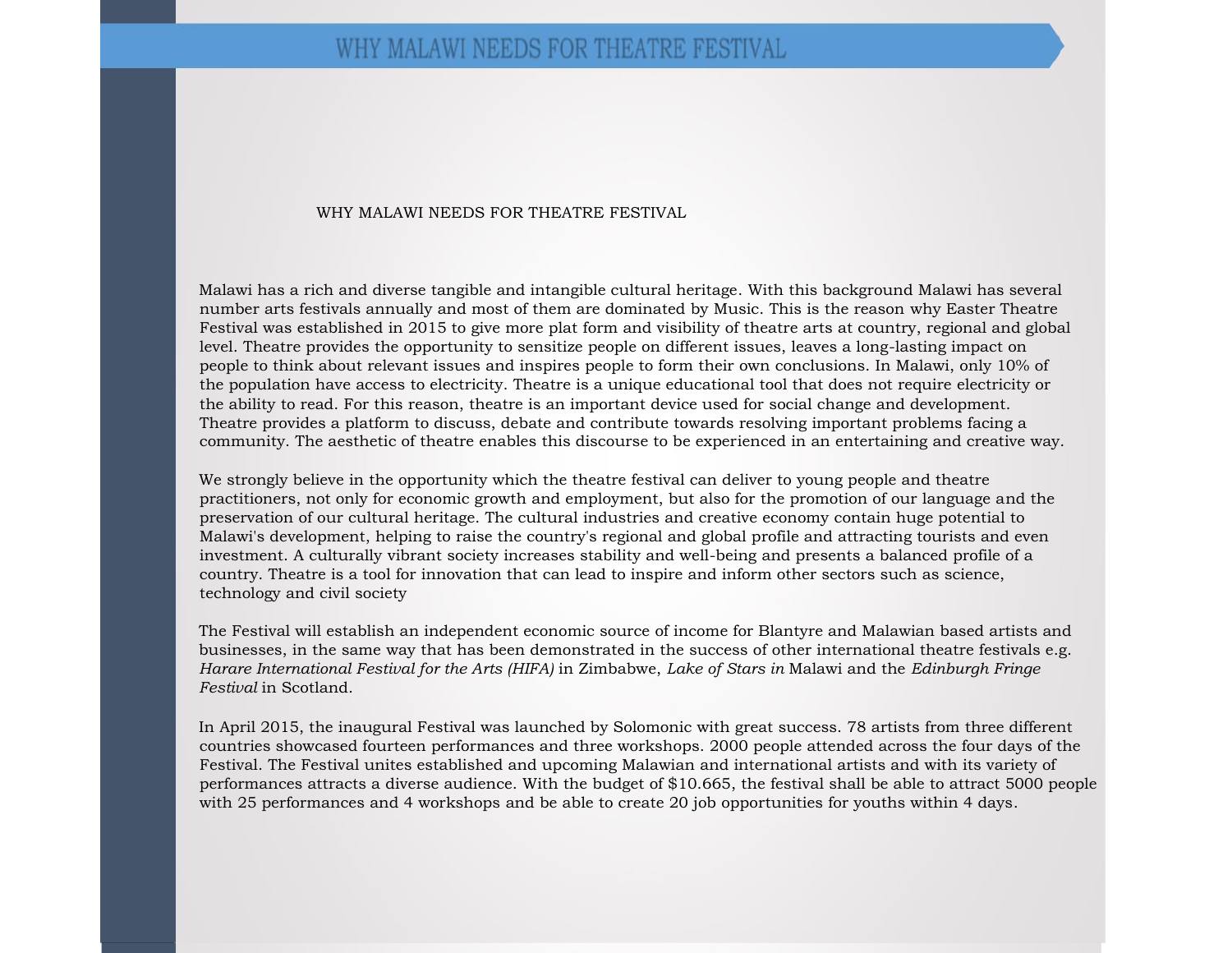



### **THE THREE PILLARS OF THE FESTIVAL**



## Performance

Public access to international and local theatre performances enables creative discussion of social and political issues. Theatre allows for critical, complex and relevant topics to be staged in creative and entertaining ways, thus being an engine

for societal change and awareness. Audience engagement provides for reflection, different perspectives, and renewed attitudes.

By combining established and experienced performers with upcoming, young artists, the Festival encourages innovation.

# Education

The potential of education in up-skilling Malawian artists and theatre practitioners is significant. Workshops in set/light/sound design, stage management, marketing and public relations, will develop Malawi's event production capabilities. This up-skilling promotes local entrepreneurship. The festival will also be a platform for political and social engagement across a range of relevant and local issues, generating public awareness and agency.

# Networking

Exchange and collaboration are important methods for development and creative business. The Festival is a plat form to bring together artists, audiences, sponsors and business people from all over the country and abroad to exchange ideas, share experiences and plan further projects. Networking will strengthen the Malawian theatre industry.

Artists will be accommodated in a purpose-built 'Artist room' at the Jacaranda Cultural Centre before and after performance which will provide further opportunities for networking.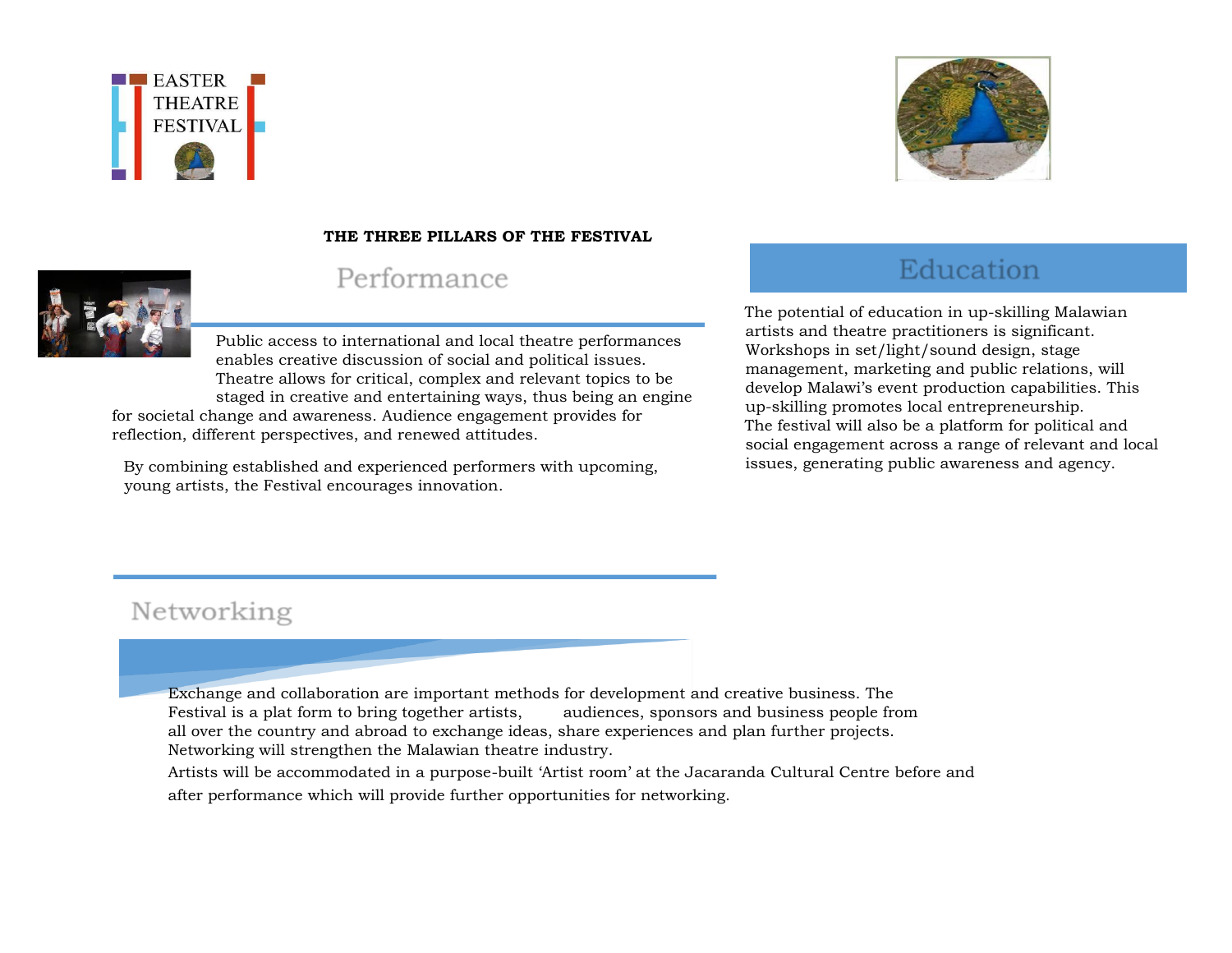

## 2019 PERFORMING ARTISTS AND WORKSHOPS

## The Festival is expected to attract 85

Local artists, 15 international artists and 200 students from different schools; 25 performances and 4 workshops. Unique to the Festival, will be the participation of the Chichiri Prison Cultural Troupe. The Festival will support the Chichiri Prison Cultural Troupe.

### WHY SUPPORT THE ETF?

- $\triangleright$  Promote theatre industry in Malawi for sustainable development.
- $\triangleright$  Grow a unique festival that adheres to international standards.
- $\triangleright$  Support Malawians to be educated in arts management, technical and stage production skills.



### BENEFITS FROM THE FESTIVAL

- $\triangleright$  An increased awareness and interest for the arts in Malawi (daily rising audience numbers during the 2015 festival demonstrate this) will introduce theatre as an alternative form of education, entertainment and career path for the youths.
- $\triangleright$  The Festival will create a space for cultural exchange between International and local artists.
- $\triangleright$  Interdisciplinary collaboration.
- $\triangleright$  Design and production of innovative Malawian products.
- $\triangleright$  Promotion of traditional Malawian culture. A sustainable economic source of income for Blantyre as well as Malawian based artists and businesses. This will contribute to the economic wellbeing of the population.